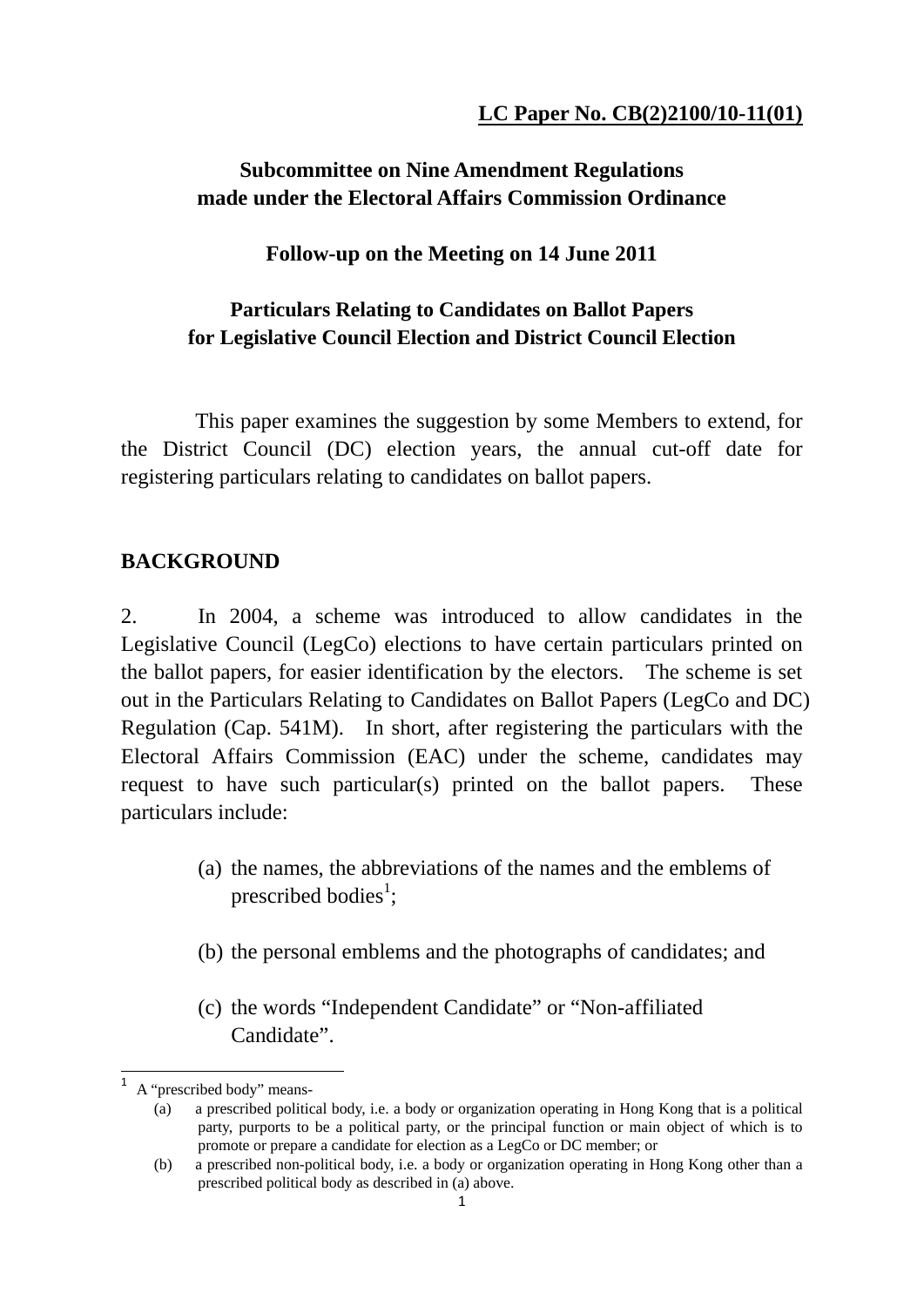3. According to section 11 of the Regulation, if an application for registering such particulars is made on or before the relevant cut-off date (i.e. 15 April) of an annual registration cycle (which coincides with a calendar year), the EAC will process it within that annual registration cycle. An application made after the relevant cut-off date will be processed by the EAC in the next following annual registration cycle. The annual cut-off date was set at 15 April because of the need to go through the following procedures:

- (a) processing the applications received;
- (b) considering whether to refuse the applications and, if so, allowing time for applicants to vary the applications or make representations;
- (c) providing a period for the public to inspect and raise objections; and
- (d) conducting hearing for and adjudicating the objections received.

The whole process will take about three months to complete before the start of the nomination period of the LegCo election. The ballot papers will be sent to print, as soon as the nomination period closes.

4. The scheme was extended to the DC elections in 2007 by an amendment to the Regulation. The features of the scheme for the LegCo elections, including the annual cut-off date for registration (i.e. 15 April), were extended to the DC elections. At present, there is only one annual cut-off date for submitting the application for registering the particulars or for replacing the registered particulars.

5. At the Subcommittee meeting on 14 June 2011, some Members considered that the existing annual cut-off date was made on the basis that a LegCo election is usually held in September of a year. Given that a DC election is usually held in November of a year, political parties or other candidates may need more time to prepare for making arrangements, including the adoption of emblems and other particulars, in the run-up to the election. Therefore, it was suggested that for the DC election years, a later deadline should be provided for political parties and potential candidates to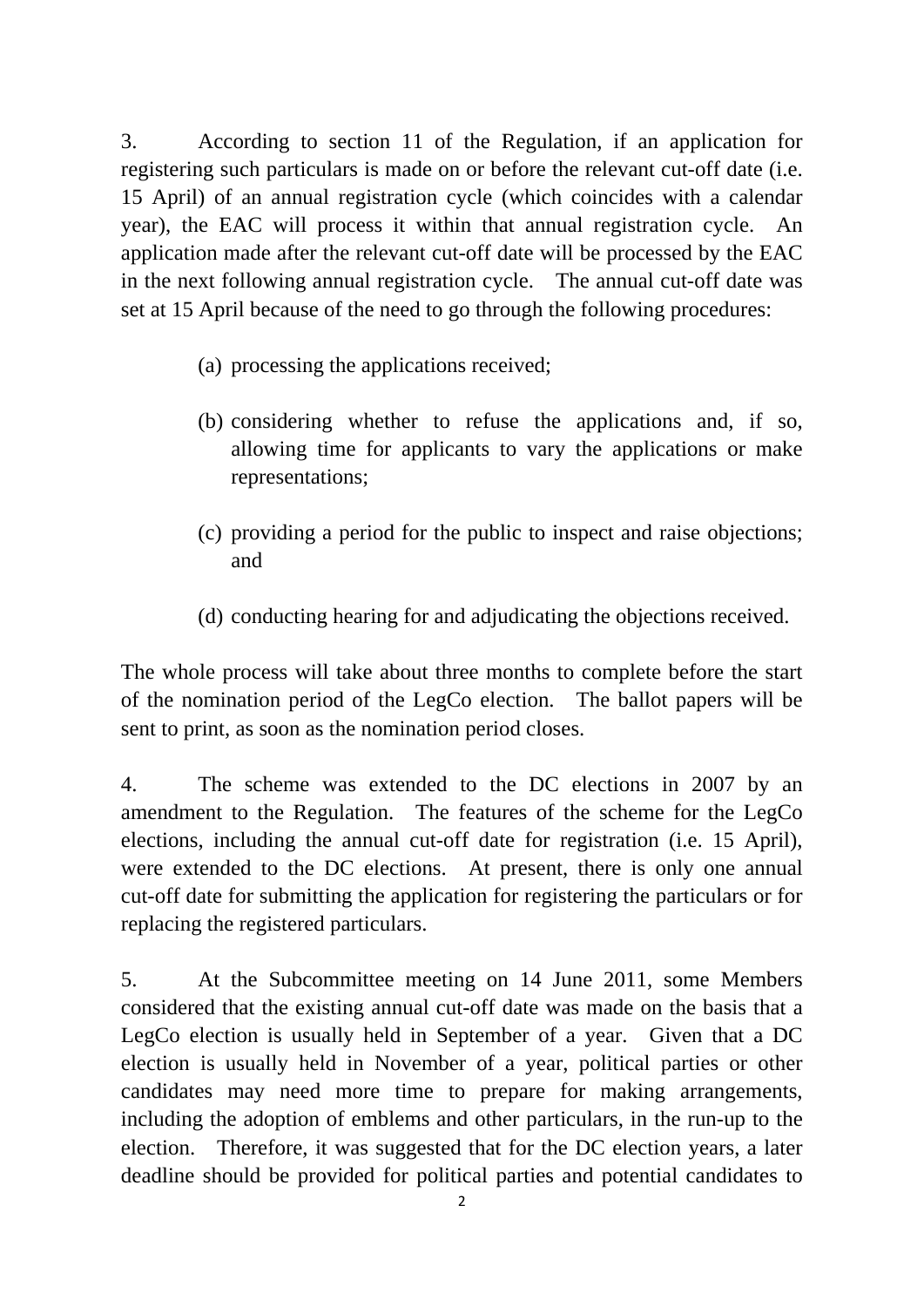apply for registering their particulars on ballot papers. Members generally supported this suggestion.

# **PROPOSED ANNUAL CUT-OFF DATE**

6. Having carefully considered Members' suggestion, we propose to amend the annual cut-off date for filing applications for registering the particulars relating to candidates on ballot papers to 15 June for the DC election years.

7. The proposal is also in line with the arrangements for voter registration. Since 2003, we have adopted two different deadlines for voter registration, i.e. 16 July for a DC election year and 16 May for any other years, considering that a LegCo election is usually held in September and a DC election in November.

## **LEGISLATIVE AMENDMENT**

8. The Regulation will need to be amended to provide for a new annual cut-off date for the DC election years. We propose to subsume the amendments under the Amendment Regulations under the scrutiny of this Subcommittee. Subject to Members' views, we will move the necessary resolution at the Council meeting before the expiry of the vetting period on 6 July 2011.

### **TRANSITIONAL ARRANGEMENT**

9. The Amendment Regulations are scheduled to come into operation on 8 July 2011. By that time, it will have passed the amended annual cut-off date for the 2011 registration cycle, i.e. 15 June 2011. A transitional arrangement is required to facilitate the consideration of new applications by the EAC, so that a prescribed person and a prescribedbody as defined under the Regulation may file such applications in time for the relevant particulars to be used in ballot papers for the coming DC elections on 6 November 2011. We propose to add a transitional clause in the Regulation, so that the extended deadline this year will be one week after the commencement of the relevant Amendment Regulation, i.e. 15 July 2011, and any applications received